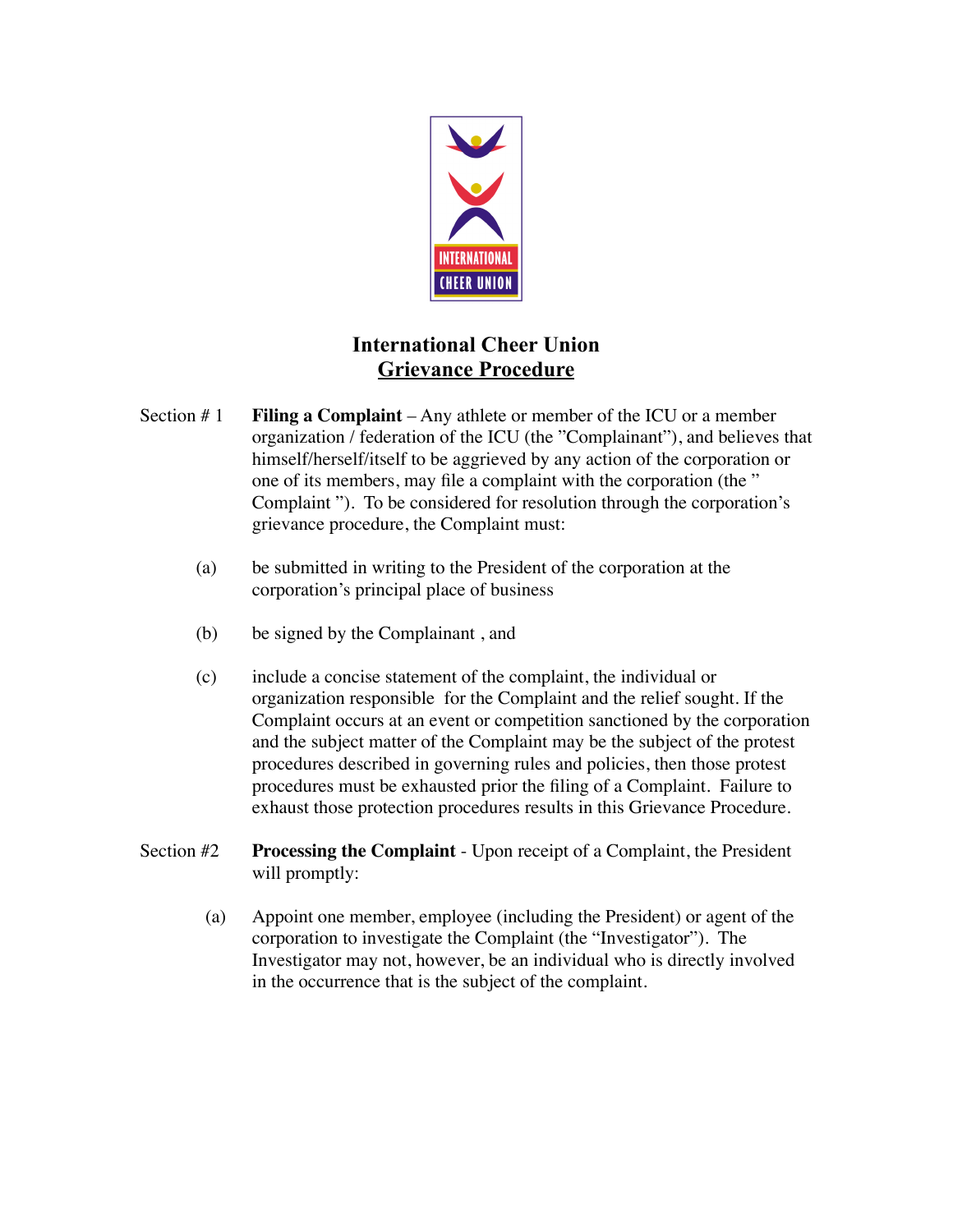(b) Send the Complainant a notice acknowledging receipt of the Complaint.

That notice shall include:

- 1. The name of the Investigator
- 2. The date (not later than thirty (30) days from the date of the notice) by which the investigation will be concluded, and
- 3. a copy of these Grievance Procedures
- $(c)$  Send to any individual organization whose conduct is the subject of the Complaint (the "Adverse Party") a notice of the filing of the Complaint and a copy of the Complaint. No notice need be sent when the Adverse Party is the corporation. The notice shall include

An invitation to respond in writing to the Complaint

The name of the Investigator

The date by which the investigation will be completed, and

A copy of these Grievance procedures

- Section # 3 **Investigation of the Complaint** The investigation of the Complaint shall at least include a collection of all relevant documents and interviews (or attempted interviews) with the Complaint, the Adverse Party and other persons having information related directly to the subject matter of the Complaint.
- Section # 4 **Mediation of the Complaint** Within ten (10) days of the end of the investigation, the Investigator shall prepare for the President of the ISF, a written summary of the investigation and a recommendation as to appropriate disposition of the Complaint. Without being limited by that recommendation, the President may then attempt to mediate the dispute to the satisfaction of the Parties. If mediation is successful, the agreed upon resolution must be recorded by the President in a form which includes the written acknowledgement by the Parties of that resolution.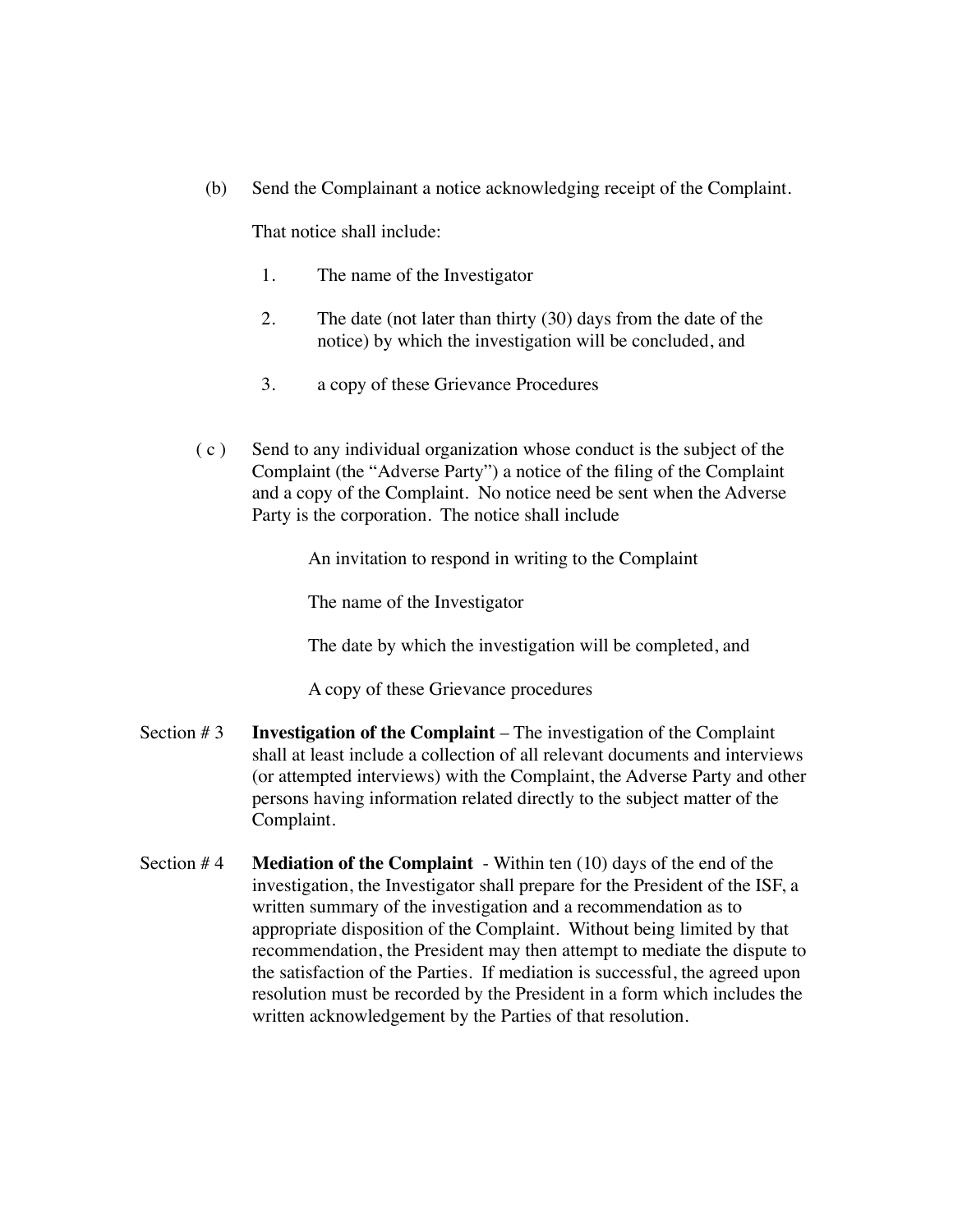Section # 5 **Hearing Panel** - If the President is unable to mediate the dispute to the satisfaction of the Parties within ten (10) days of receipt of the Investigator's summary and recommendation, the President will report the fact to the Chairman of the Grievance Committee.

> The chair of the Grievance Committee will then appoint three members of that Committee to serve as the panel that will hear the Grievance (the "Hearing Panel"). These appointments shall be subject to the following:

> > The chair of the Grievance Committee can appoint himself/herself to the Hearing Panel

The appointment of the three member Hearing Panel will include the designation of a Chair of the Hearing Panel

Whenever possible, an athlete member of the Grievance Committee will be included on the Hearing Panel

The Chair of the Grievance Committee is responsible for confirming the availability of each appointee to serve on the Grievance Panel

Section # 6 **Conduct of the Hearing** – The Chair of the Hearing panel will select the time and the place for the grievance hearing so as to have the hearing occur at the earliest convenient date. The chair may, with the consent of the parties, conduct the hearing by conference call or other similar electronic means. The chair will communicate the information about the hearing schedule, along with the identity of the other two members of the Panel, to the Parties and the President. Prior to the hearing, the President will provide to the Hearing Panel copies of the Complaint, any written response previously submitted by the Adverse Party, documents collected by the Investigator and the Investigator's summary. The Hearing Panel will not receive (and neither Part may introduce as evidence) the Investigator's recommendation or any resolution of the dispute proposed by the president to any of the parties during the mediation. Not less than fifteen (15) days prior to the hearing, the Chair of the Hearing Panel shall cause to be sent to the Parties a written copy of the procedures to be followed at the hearing. Those procedures shall include the opportunity for each Party to be represented by counsel, to present oral or written evidence, to cross-examine witnesses and to present such factual or legal claims as desired. The hearing shall be open to the public and shall be recorded with a transcript made available to each Party at its expense.

> All procedural and evidentiary decisions shall be made by the Chair and the Hearing Panel. Decisions about merits of the Complaint and the form of sanctions shall be made by majority vote of the Hearing Panel. The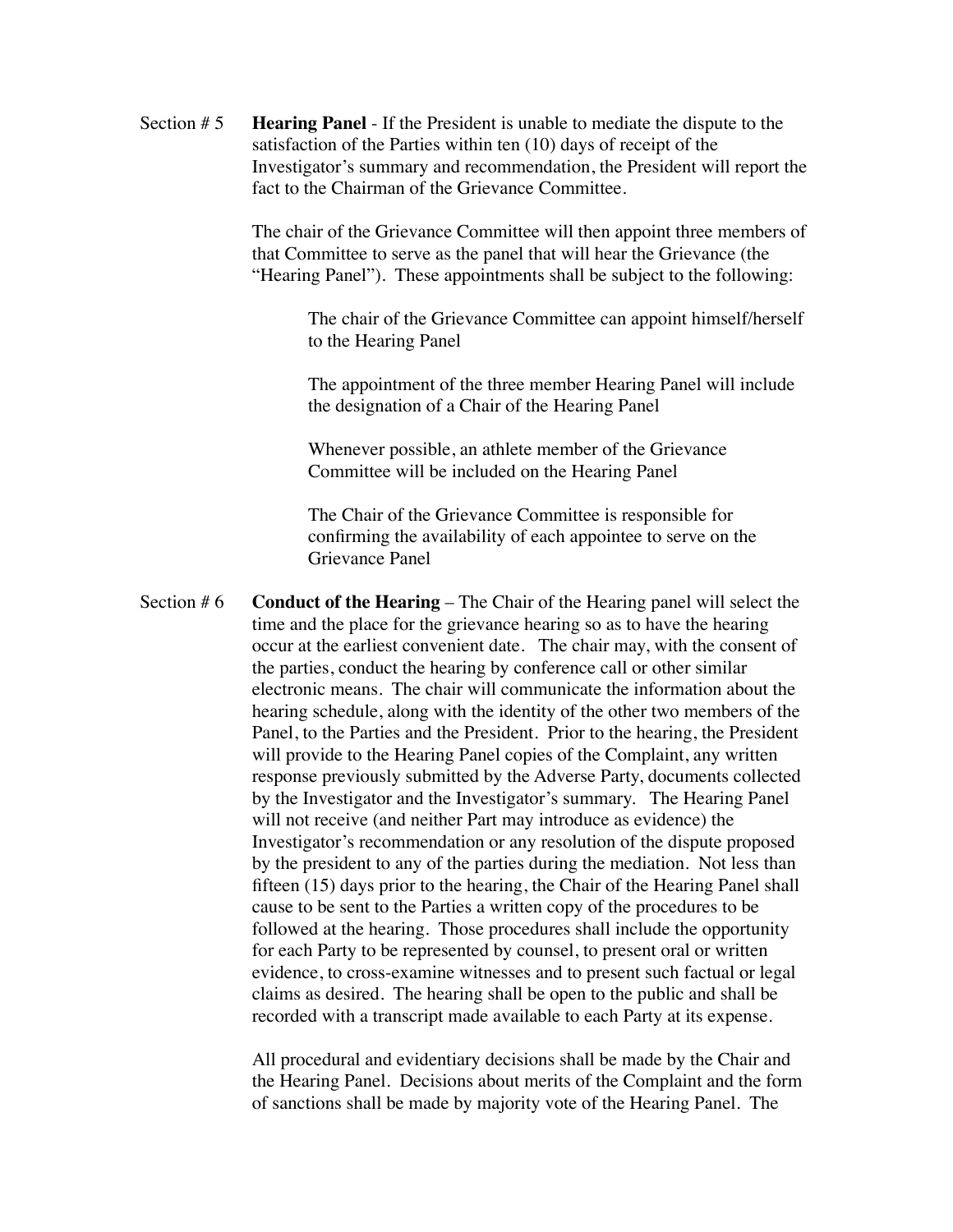Hearing Panel shall report its decision on the merits in the form of written findings of fact and conclusions with ten (10) days of the conclusion of the hearing.

The decision shall be sent to the President. The decision of the Hearing Panel shall be final and binding on all parties, except to the extent that decision is modified on appeal in accordance with Section 10 of this Grievance Procedure.

Section # 7 **Penalties** – The Hearing Panel may impose any of the following penalties:

**Reprimand** - A communication, either public or private, of the corporation's decision regarding the grievance complaint reprimand maybe combined with probation or suspension

**Probation** - A ruling that, for a specified time, the subject's continued participation in the corporation's activities, sanctioned competitions or membership program is conditioned upon satisfaction of certain conditions. These conditions shall be described specifically, as shall the consequences of failing to meet them. The Panel may order that notice of probation to be given to appropriate authorities, such as event directors.

**Suspension or Expulsion** - A ruling that, either permanently or for a specified period of time, the subject is prohibited from participating in sanctioned competitions or other corporation activities. The Hearing Panel may limit the effect of a suspension to certain activities or competitions, and may establish conditions that, if satisfied, will result in lifting of a suspension.

Section # 8 **Appeal** - Appeal from a decision from the hearing panel may be taken by any Party, including the corporation, to the Executive Council of the General Assembly, within ten (10) days of receipt of the decision of the Hearing Panel. The notice of appeal must set forth the basis for the appeal. The President will forward copies of the notice of appeal to the other Partiers, all of who shall have the right to submit written responses to the appeal, which responses must be delivered to the President within ten (10) days of receipt of the notice of appeal. The President will then deliver to the Executive Council the complete record of the appeal along with the written appeal and responses submitted by other parties. The President will not take part in the decision of the Executive Committee. The Executive Committee, shall, by majority vote of all non-abstaining members and without considering new evidence or conducting additional hearing, render a written decision with respect to the appeal within thirty (30) days of receipt of notice and responses. A decision of the Executive Committee with respect to an appeal shall be final and binding on all parties.